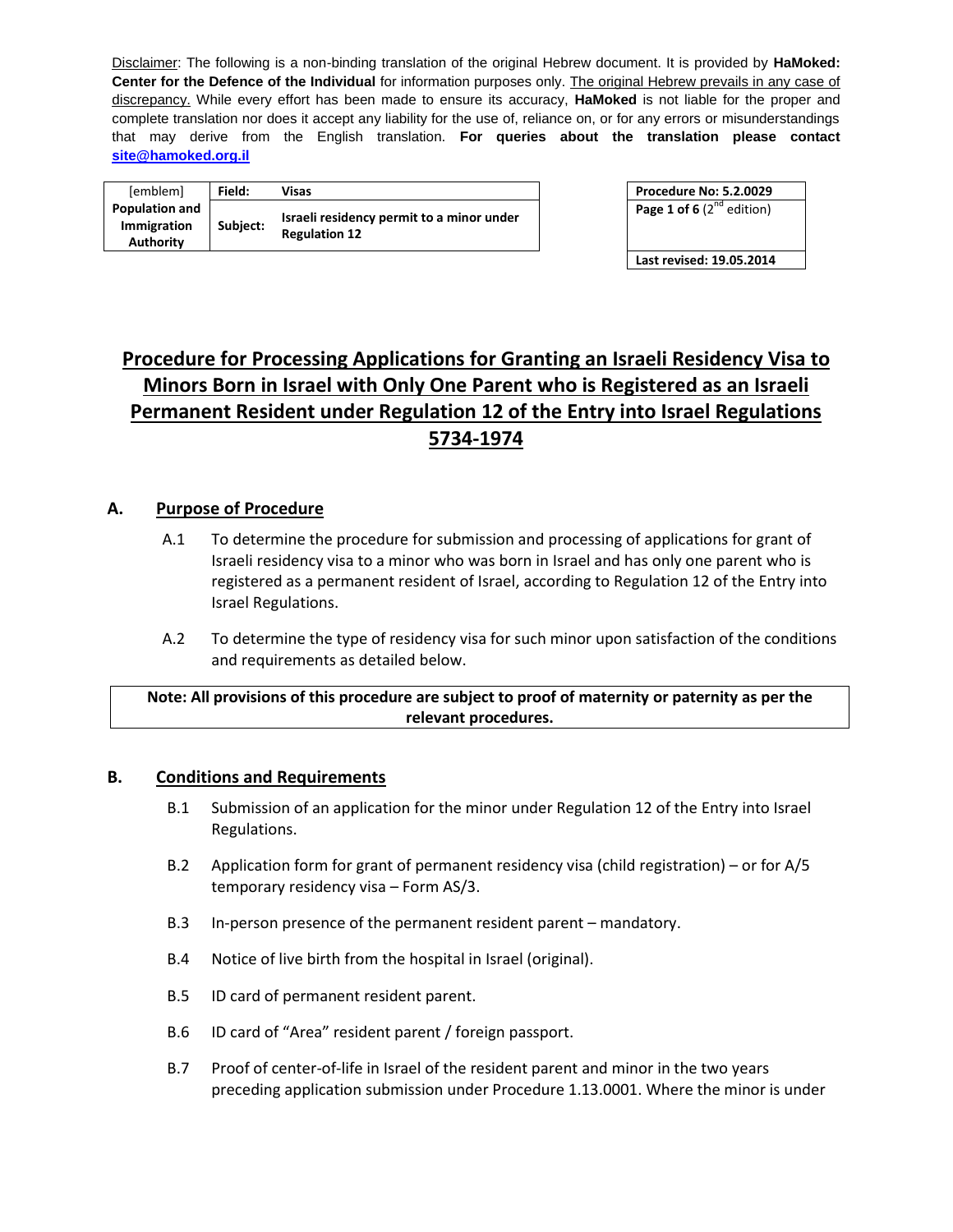| [emblem]                                          | Field:   | Visas                                                             |
|---------------------------------------------------|----------|-------------------------------------------------------------------|
| <b>Population and</b><br>Immigration<br>Authority | Subject: | Israeli residency permit to a minor under<br><b>Regulation 12</b> |

two year old, proof of center-of-life in Israel of the resident parent in the two years preceding the application and proof of center-of-life in Israel with the minor from the date of birth will be required. Taking into account the provision set in section C.6.7 below, regarding applications submitted after September 1, 2013.

- B.8 Where the minor is over age 14, filling out a curriculum vitae form for the purpose of full security screening will be required. Said form will be required, as a rule, in cases of an application concerning a resident of the Area or a person originating from a screening country.
- B.9 Payment of fee no fee is to be charged for grant of permanent residency visa. Where an A/5 temporary visa is granted – only the A/5 fee will be charged.

# **C. Mode of processing**

- C.1 The authority branch officer receiving the application form will identify the applicants, locate their file in the "Aviv" system, check the application details, enter it into the "Aviv" system in a registry sheet and in the "applications file", and attach all the required documents to the file. If the minor's details are not included in the file, all details should be updated and the files linked.
- C.2 If the minor is over age 14, a query must be sent to the police regarding a criminal record and intelligence information, and to security officials.
- C.3 A query must be sent to the National Insurance Institute and the Ministry of Education and/or the local education authority (as relevant) for details on center-of-life.
- C.4 Review full center-of-life in Israel as per Procedure 1.13.0001 for the permanent resident parent and the minor in the two years preceding application submission. Where the minor is under two years old, proof of center-of-life in Israel of the resident parent in the two years preceding application submission and center-of-life in Israel with the minor from the date of birth will be required.

## C.5 **Determination of residency visa type**:

To determine the residency visa type to be granted to the minor, the following parameters must be referred to and examined:

- C.5.1.1 Whether the minor was born in Israel.
- C.5.1.2 Whether the minor is registered in another population registry or has lived abroad on a permanent basis – in the Area or in another country.
- C.5.1.3 Whether the minor comes under the Citizenship and Entry into Israel Law (Temporary Order) 5763-2003 (hereinafter: Temporary Order).
- C.6 Processing will proceed according to the attached table listing the visa type to be granted to a minor found eligible for a residency visa in accordance with the following parameters: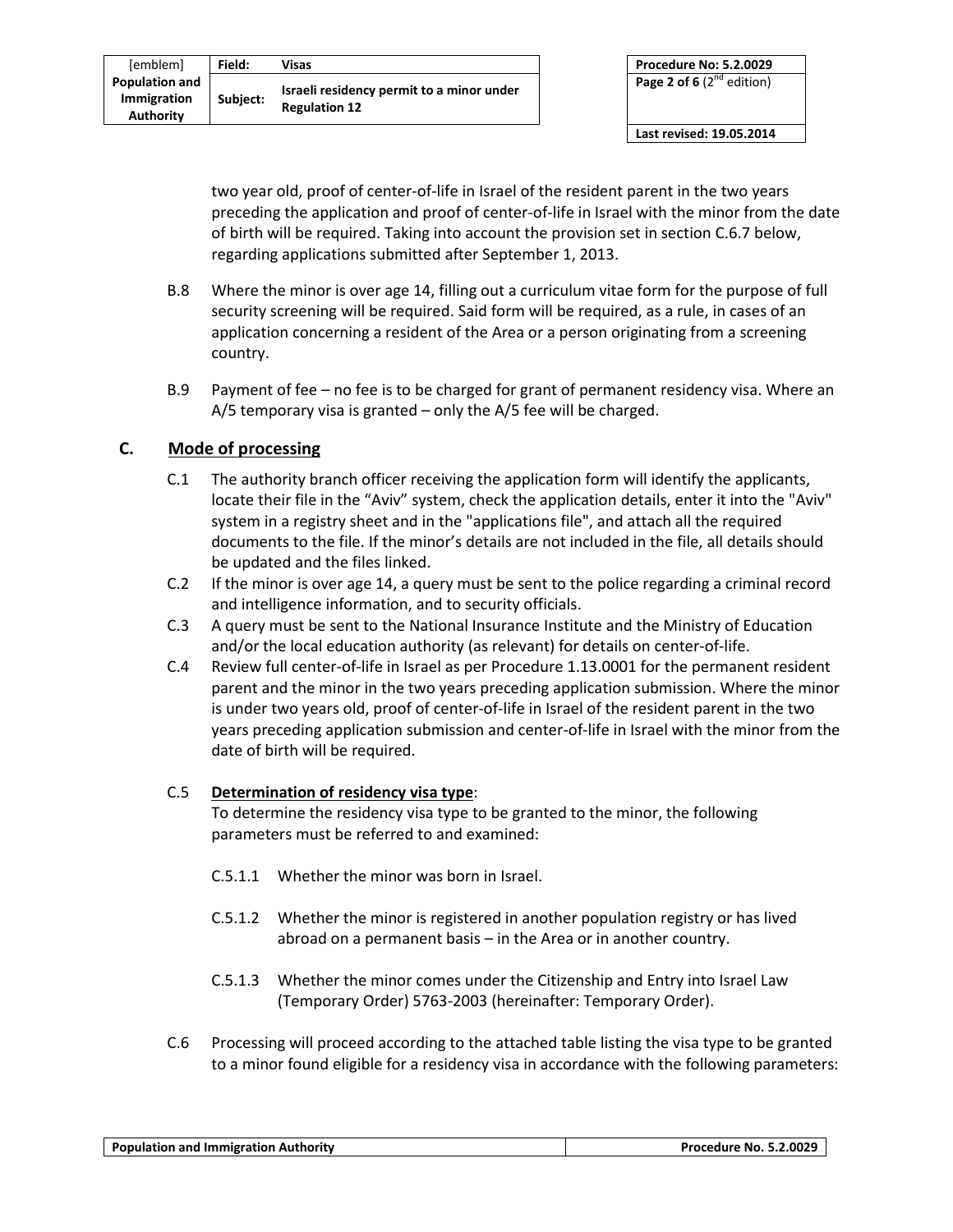| [emblem]                                                 | Field:   | Visas                                                             | <b>Procedure No: 5.2.0029</b>  |
|----------------------------------------------------------|----------|-------------------------------------------------------------------|--------------------------------|
| <b>Population and</b><br><b>Immigration</b><br>Authority | Subiect: | Israeli residency permit to a minor under<br><b>Regulation 12</b> | Page 3 of 6 $(2^{nd}$ edition) |

| <b>Procedure No: 5.2.0029</b> |  |
|-------------------------------|--|
|                               |  |

**Last revised: 19.05.2014**

|                | Not yet               | <b>Registered abroad</b>  | Registered in the Area,             | <b>Registered in the</b>    |
|----------------|-----------------------|---------------------------|-------------------------------------|-----------------------------|
|                | registered            | Passport or resided       | or residing in the Area             | Area, or residing in        |
|                | No ID Number          | abroad on a               | despite not being                   | the Area despite not        |
|                |                       | permanent basis           | registered in the                   | being registered in         |
|                |                       |                           | population registry of              | the population              |
|                |                       |                           | the Area, and except                | registry of the Area,       |
|                |                       |                           | for a resident of an                | and except for a            |
|                |                       |                           | Israeli community in                | resident of an              |
|                |                       |                           | the Area.                           | <b>Israeli community in</b> |
|                |                       |                           | Territories ID No.                  | the Area.                   |
|                |                       |                           | (Under age 14)                      | Territories ID No.          |
|                |                       |                           |                                     | (Over age 14)               |
|                |                       |                           |                                     |                             |
|                |                       |                           |                                     |                             |
|                |                       |                           |                                     |                             |
|                |                       |                           |                                     |                             |
| <b>Born</b> in | Grant of              | <b>Grant of Residency</b> | Grant of Residency visa             | <b>Grant of Residency</b>   |
| <b>Israel</b>  | residency visa for    | visa for the minor        | for the minor under                 | visa for the minor          |
| (Regulation    | the minor under       | under Regulation 12.      | <b>Regulation 12.</b>               | under                       |
| 12)            | <b>Regulation 12.</b> | A two-year center-of-     | A two-year center-of-               | <b>Regulation 12.</b>       |
| No fee         | A two-year            | life in Israel*.          | life in Israel*.                    | A two-year center-          |
| except A/5)    | center-of-life in     | A/5 for two years,        | A/5 for two years,                  | of-life in Israel*.         |
| visa fee).     | Israel*.              | followed by               | followed by permanent               | DCO [permit] only.          |
|                | Permanent             | permanent [visa]          | [visa] subject to                   |                             |
|                | residency visa.       | subject to continued      | continued center-of-life            |                             |
|                |                       | center-of-life in         | in Israel, Temporary                |                             |
|                |                       | Israel*.                  | Order restrictions and              |                             |
|                |                       |                           | the stipulated in Sec.<br>C.6.3.2.1 |                             |

**\* A two-year center-of-life in Israel with the permanent resident parent**

#### C.6.1 **Processing manner and table interpretation:**

- C.6.1.1 As a rule, when there is an application for family unification for the spouse and an application for residency permits for the minors in the same family, the applications will examined as a whole. However, processing and decision in the application under this procedure will not be delayed due to the examinations required only for the family unification application (of the spouse).
- C.6.1.2 At the time of application submission, the application for minors over age 14 must be transferred for the purpose of obtaining the position of the agencies (police and security).
- C.6.1.3 As a rule, upon application submission, it is possible to file a joint application for grant of residency visa for minors both over age 14 and under age 14. However, the issuance of a residency visa for minors under age 14 (at the time of application submission) is not subject to the agencies (Police and security)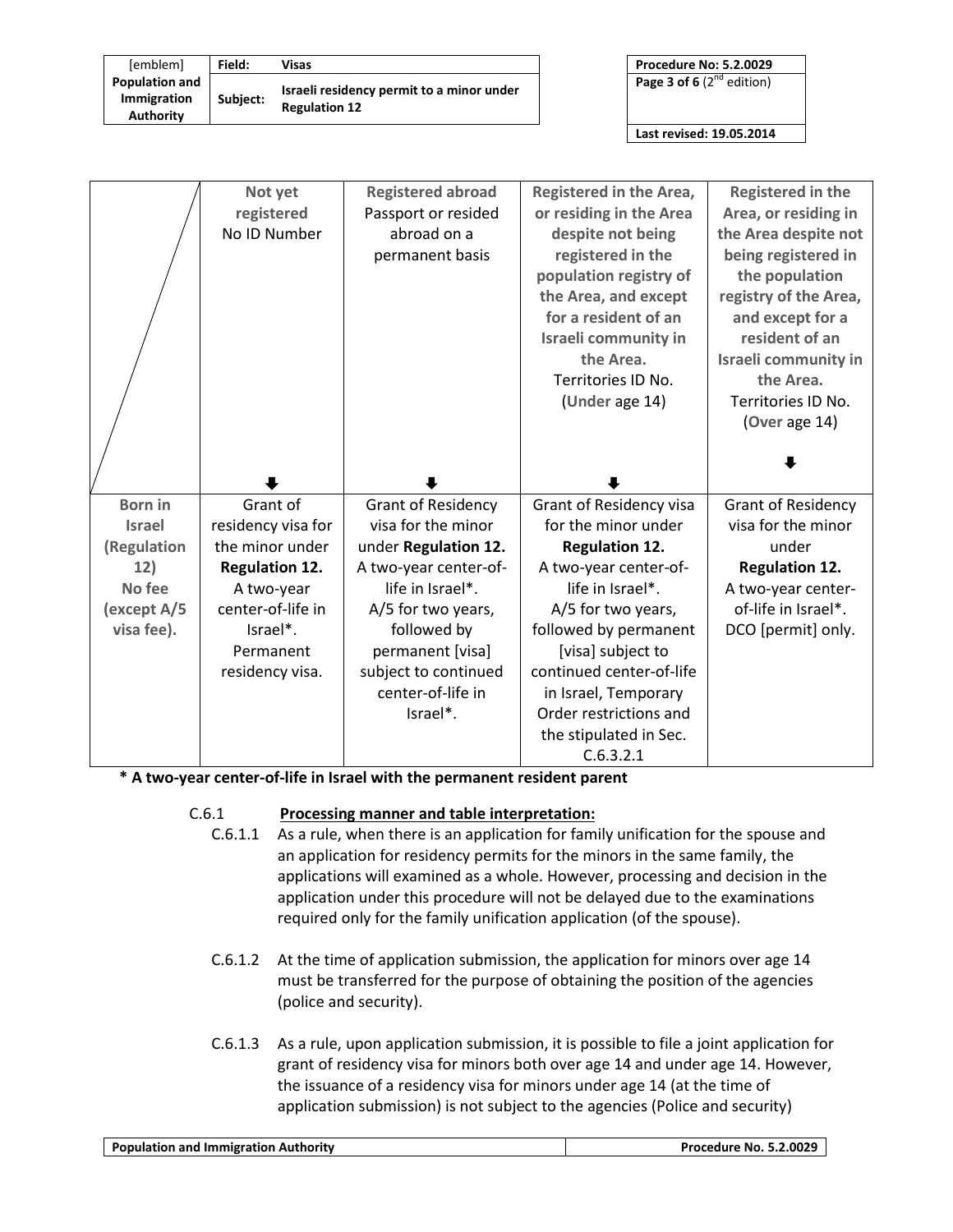| [emblem]                                                 | Field:   | Visas                                                             |
|----------------------------------------------------------|----------|-------------------------------------------------------------------|
| <b>Population and</b><br>Immigration<br><b>Authority</b> | Subject: | Israeli residency permit to a minor under<br><b>Regulation 12</b> |

**Last revised: 19.05.2014**

screening of the foreign parent or the minors over age 14, regardless of whether or not an application was filed on their behalf, subject to satisfaction of all other conditions for application approval under procedure in effect.

- C.6.1.4 Inasmuch as a single application is filed for several children and there is an objection (from police and security officials) regarding one of the minors who is over age 14 (at the time of application submission) – a letter must be issued in accordance with Security Agency Comments Procedure 5.2.0015 with respect to this minor, and processing of the application continued for the remaining minors. To clarify, a new application must be submitted for the minor whose application has been denied, inasmuch as s/he wishes to reapply, and it will be reviewed in accordance with his/her age at the time the new application is submitted.
- C.6.1.5 **A minor up to age one** born in Israel and not registered anywhere else: duration of the examination until a response to the application is given will be six month from the application submission date provided all the required relevant documents are included in the application and the applicant fully cooperates with the authorities in the center-of-life examination.
- C.6.1.6 As a rule, the duration of examination until provision of a response in an application for a **minor over age one** born in Israel is six months from the application submission date, provided all relevant documents are included in the application and the applicant fully cooperates with the authorities in the centerof-life examination.

In some cases, examinations must continue for more than six months (depending on the circumstances, such as: the age of the minor on the date of the application submission, the need to receive the positions of other authorities and officials and the inquiries required thereby, etc.) In these cases, the examination will exceed six months.

\*With respect to a minor who is over age 14 at the time of application submission, receipt of security agency positions must be ensured before issuing any type of approval.

- C.6.1.7 If a decision is not made within the six-month period stipulated in the section above, and the delay is caused by the respondent rather than the applicants, the following must be done:
	- A minor who was not registered in a registry outside Israel will be granted a stay-permit by the Population Authority for a period of six months. The permit will be provided on the Application Submission Confirmation Form (appended).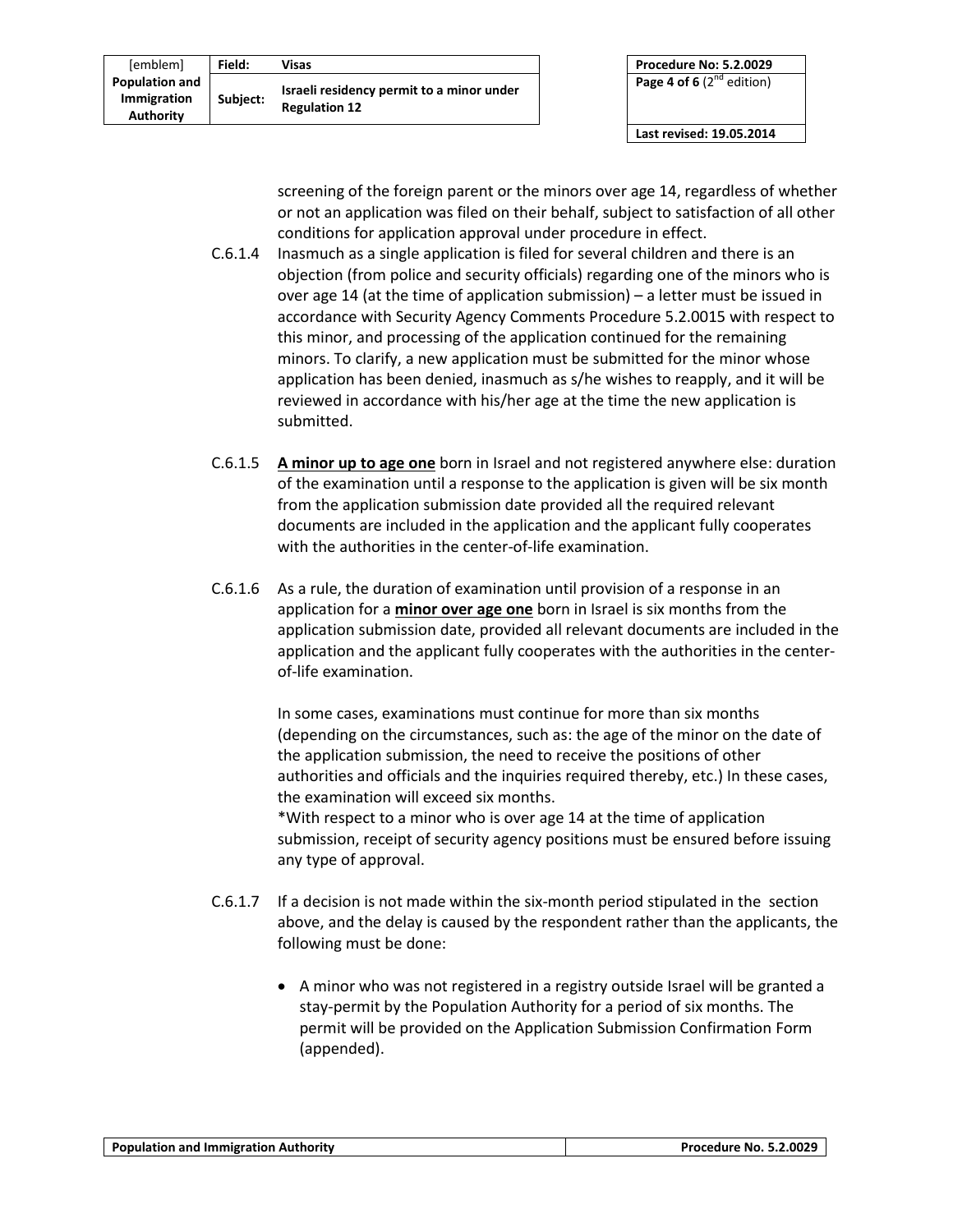| [emblem]                                                 | Field:   | Visas                                                             |
|----------------------------------------------------------|----------|-------------------------------------------------------------------|
| <b>Population and</b><br>Immigration<br><b>Authority</b> | Subject: | Israeli residency permit to a minor under<br><b>Regulation 12</b> |

**Last revised: 19.05.2014**

- A minor who has a foreign passport including a minor registered in another population registry, will be granted a B/2 residency visa stamped on his/her passport.
- A minor who comes under the scope of the Citizenship and Entry into Israel Law (Temporary Order) 5763-2003 **will remain in Israel by way of temporary permits issued by the commander of the Area in Judea and Samaria as per a referral from the Population Authority.**

Note that the above is subject to the provision of all required documents and full cooperation. A temporary stay-permit will not be given to a minor over age 14 at the time of application submission regarding whom the position of the security agencies has not yet been received.

- C.6.2 Subsequent to submission of all relevant documents and proof of center-of-life as required, and in the absence of a police or security based preclusion, inasmuch as the minor was not registered in another registry, the minor will receive a permanent residency visa.
- C.6.3 Subsequent to submission of all required documents and with center-of-life proved as required, inasmuch as the minor was registered in another registry, a process will be undertaken to examine continued center-of-life in Israel, detailed below:
	- C.6.3.1. **A minor registered abroad** will be granted a type A/5 visa for temporary residency in Israel for two years. Upon proof of continued center-of-life at the end of the two year period, s/he will receive a permanent residency visa.
	- C.6.3.2. **A minor subject to the Temporary Order** in case of a minor who was registered in the Area or resides there despite not being registered in the population registry of the Area, and except for a resident of an Israeli community in the Area:
		- C.6.3.2.1. A minor under age 14 (the minor's age will be examined in view of his/her age on the date of applying to submit the application, provided s/he submitted the application at the time scheduled): the minor will receive an A/5 residency visa for two years, thereupon, following proof of continued center-of-life in Israel with the permanent resident parent, will receive permanent residency visa.

Inasmuch as at the end of the two year period the minor is over age 14, s/he will receive a permanent residency visa subject to a review of the position of police and security officials.

C.6.3.2.2. A minor over age  $14$  (the minor's age will be examined in view of his/her age on the date of applying to submit the application) will receive DCO permits only, subject to a review of the

|  | <b>Population and Immigration Authority</b> | <b>Procedure No. 5.2.0029</b> |
|--|---------------------------------------------|-------------------------------|
|--|---------------------------------------------|-------------------------------|